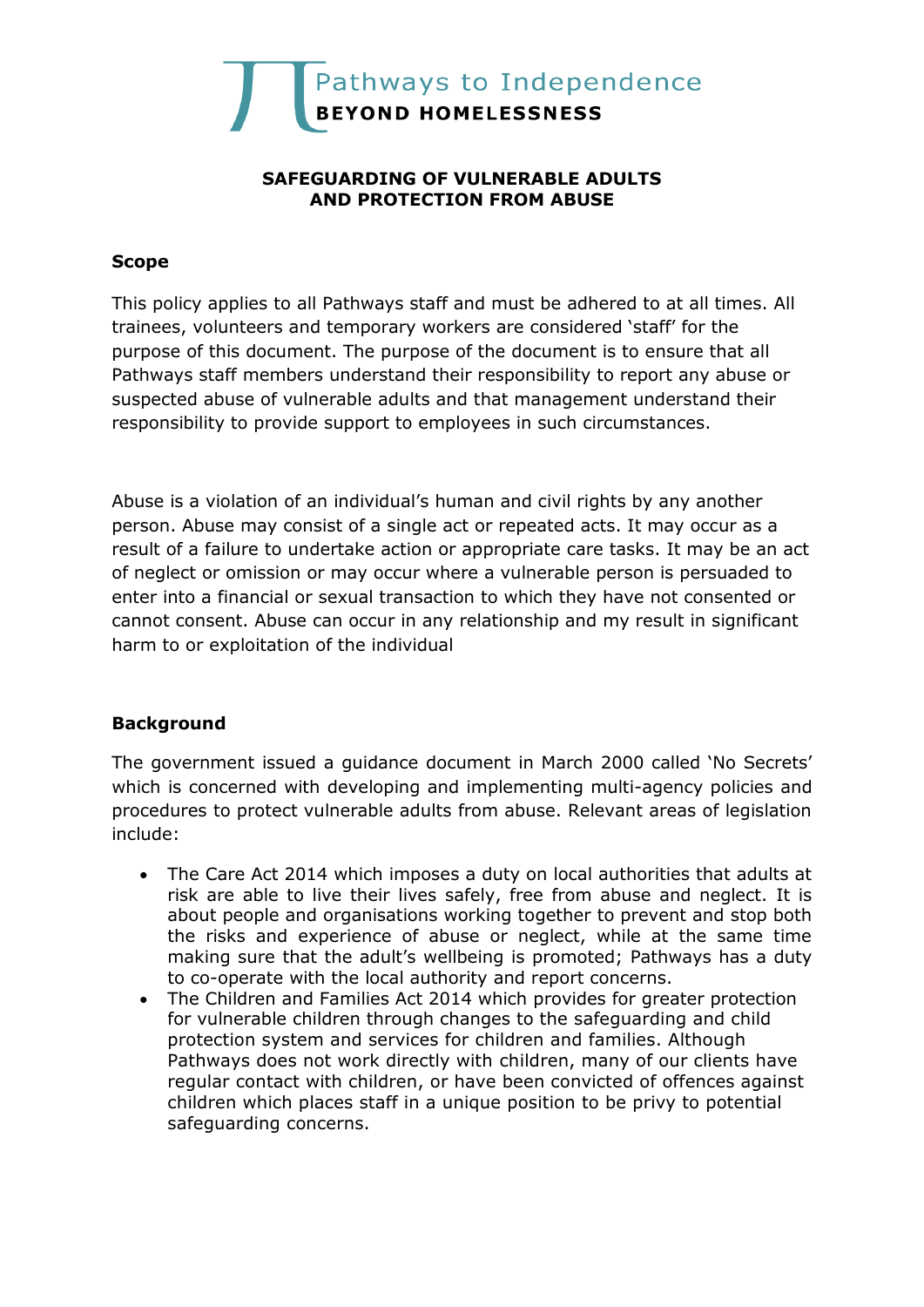# **Policy**

Vulnerable adults for reason of age, illness, disability or social circumstances will be respected with regards to privacy, dignity, independence and choice.

Vulnerable adults should be able to freely determine their own lives, make their own choices and take risks except when they are mentally incapable of doing so.

Legally there is a presumption of capacity unless the adult demonstrates otherwise. If someone has a mental health issue or difficulty this does not mean they don't have the capacity to understand. If the vulnerable adult has the capacity to understand abuse/exploitation and does not want to report it, Pathways must respect their wishes whilst also complying with our duty to report the matter through the relevant channels.

All Pathways staff undergo a relevant checks from the Disclosure Barring Service to ensure they are not a risk to any of our clients. Front-line staff undergo enhanced checks including Barred Lists as required by funders. We ensure all measures are taken to prevent staff from abusing our clients in any way. If staff suspect a client is being abused by another member of staff, including loneworkers, the Line Manager must be made aware immediately. Please also see the Whistle-blowing policy.

It is possible that information may come to light around safeguarding concerns for vulnerable adults and children who do not access Pathways' services. Pathways staff are expected to follow the same guidance detailed below and refer cases as necessary.

All abuse will be dealt with in accordance with the Kent and Medway Multi-Agency Adults Public Protection Policy, Protocols and Practitioner Guidance and where the abuse of a child is suspected, the Kent and Medway Safeguarding Children Procedures 2017.

See https://www.kent.gov.uk/ data/assets/pdf file/0018/11574/multi-agency[safeguarding-adults-policies-protocols-and-guidance-kent-and-medway.pdf](https://www.kent.gov.uk/__data/assets/pdf_file/0018/11574/multi-agency-safeguarding-adults-policies-protocols-and-guidance-kent-and-medway.pdf) for the Adults' guidance.

See

<http://www.proceduresonline.com/kentandmedway/chapters/contents.html> for the Childrens' guidance.